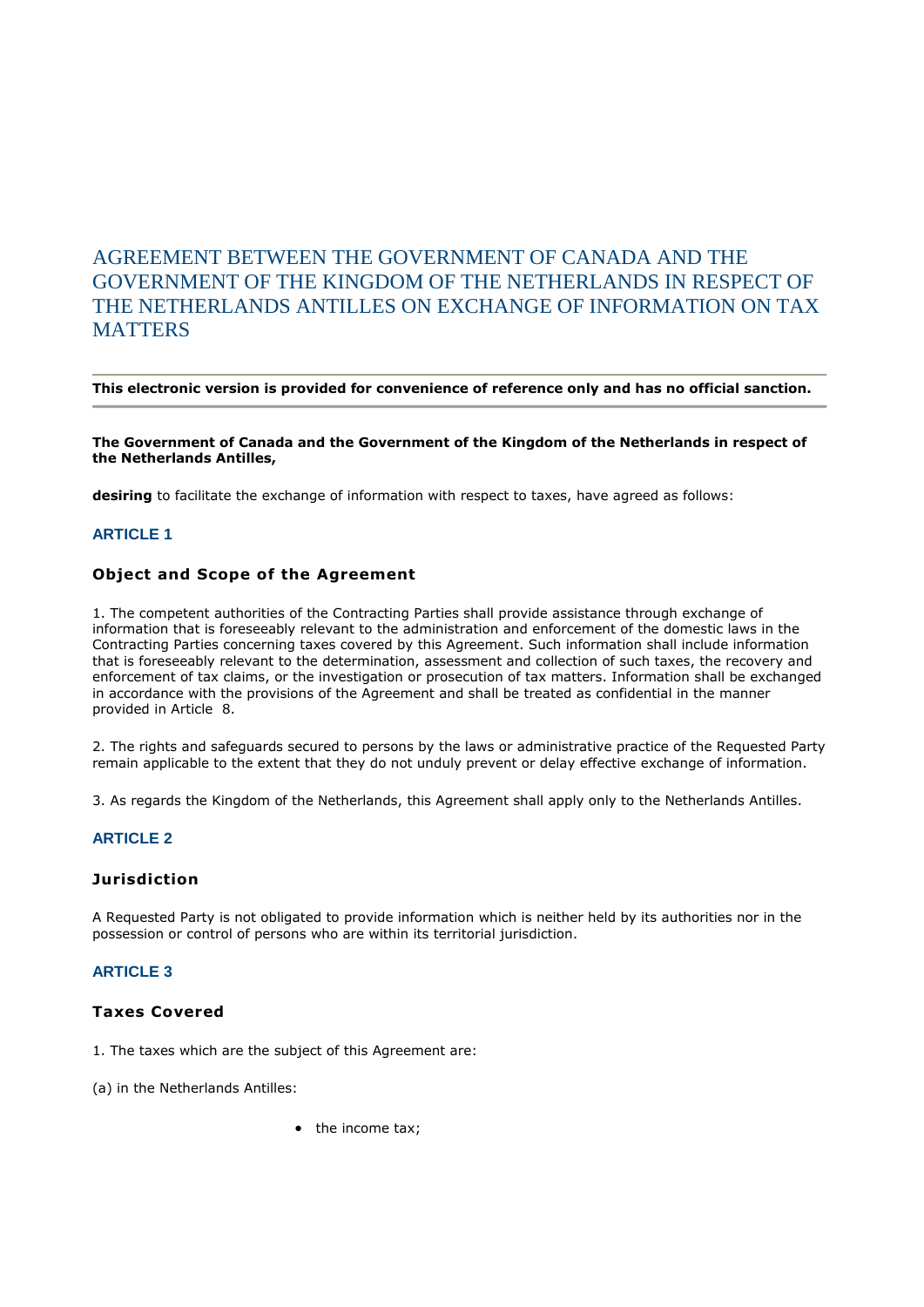- the wages tax;
- $\bullet$  the profit tax;
- the surtaxes on the income and profit tax;

(b) in Canada, taxes on income and on capital imposed or administered by the Government of Canada.

2. This Agreement shall also apply to any identical or substantially similar taxes imposed after the date of signature of the Agreement in addition to, or in place of, the existing taxes. The competent authorities of the Contracting Parties shall notify each other of any substantial changes to the taxation and related information gathering measures covered by the Agreement.

### **ARTICLE 4**

### **Definitions**

1. For the purposes of this Agreement, unless otherwise defined:

(a) the term "Contracting Party" means Canada or the Kingdom of the Netherlands in respect of the Netherlands Antilles as the context requires;

(b) the term "competent authority" means:

(i) in the case of Canada, the Minister of National Revenue or the Minister's authorised representative;

(ii) in the case of the Netherlands Antilles, the Minister of Finance or the Minister's authorised representative;

(c) the term "person" includes an individual, a company, a trust, a partnership and any other body of persons;

(d) the term "company" means any body corporate or any entity that is treated as a body corporate for tax purposes;

(e) the term "publicly traded company" means any company whose principal class of shares is listed on a recognised stock exchange provided its listed shares can be readily purchased and sold by the public. Shares can be purchased or sold "by the public" if the purchase or sale of shares is not implicitly or explicitly restricted to a limited group of investors;

(f) the term "principal class of shares" means the class or classes of shares representing a majority of the voting power and value of the company;

(g) the term "recognised stock exchange" means any stock exchange agreed upon by the competent authorities of the Contracting Parties;

(h) the term "collective investment fund or scheme" means any pooled investment vehicle, irrespective of legal form. The term "public collective investment fund or scheme" means any collective investment fund or scheme provided the units, shares or other interests in the fund or scheme can be readily purchased and sold or redeemed by the public. Units, shares or other interests in the fund or scheme can be readily purchased, sold or redeemed "by the public" if the purchase, sale or redemption is not implicitly or explicitly restricted to a limited group of investors;

(i) the term "tax" means any tax to which the Agreement applies;

(j) the term "Applicant Party" means the Contracting Party requesting information;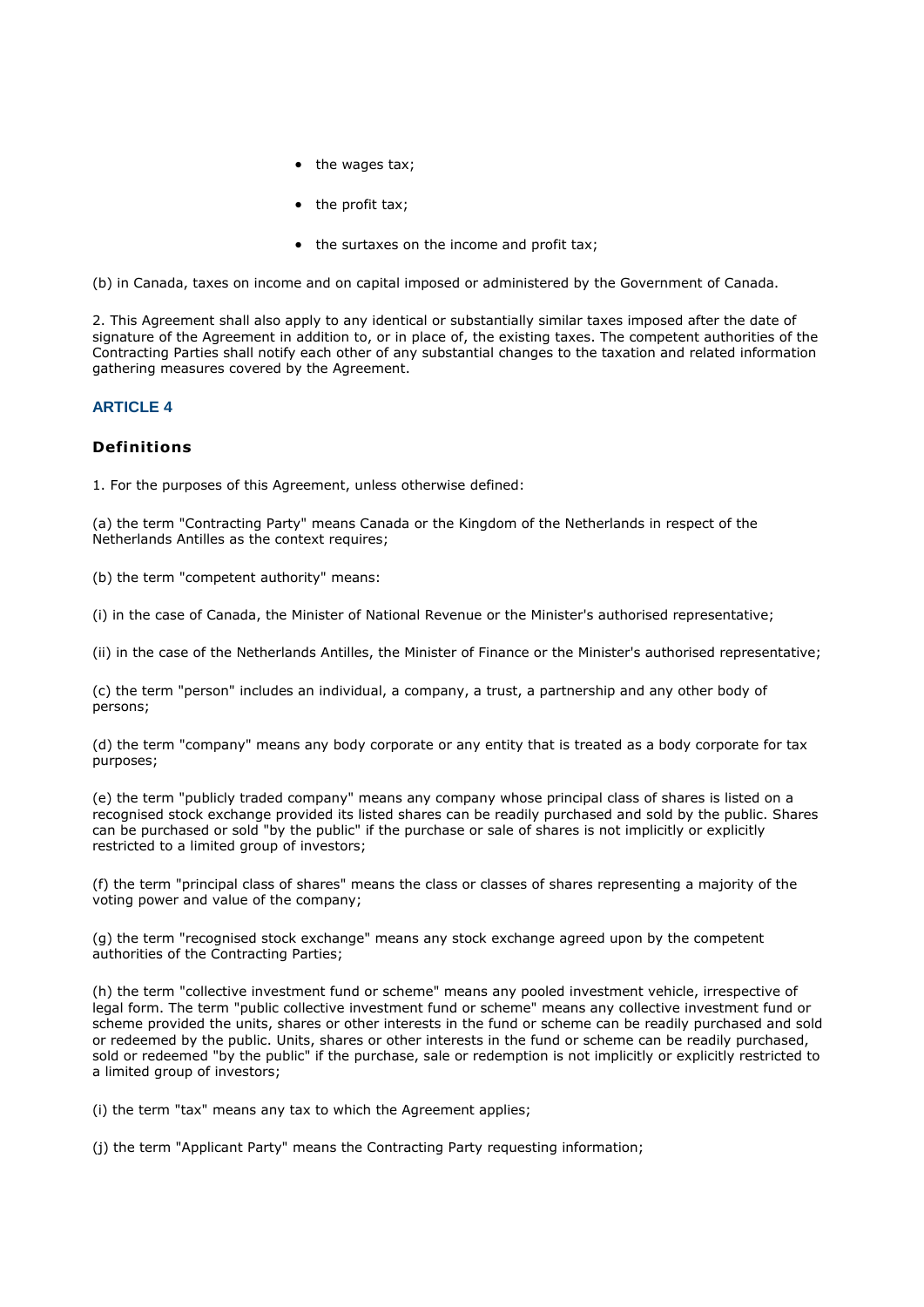(k) the term "Requested Party" means the Contracting Party requested to provide information;

(l) the term "information gathering measures" means laws and administrative or judicial procedures that enable a Contracting Party to obtain and provide the requested information; and

(m) the term "information" means any fact, statement or record in any form whatever.

2. As regards the application of this Agreement at any time by a Contracting Party, any term not defined therein shall, unless the context otherwise requires, have the meaning that it has at that time under the law of that Party, any meaning under the applicable tax laws of that Party prevailing over a meaning given to the term under other laws of that Party.

#### **ARTICLE 5**

#### **Exchange of Information Upon Request**

1. The competent authority of the Requested Party shall provide upon request information for the purposes referred to in Article 1. Such information shall be exchanged without regard to whether the conduct being investigated would constitute a crime under the laws of the Requested Party if such conduct occurred in the territory of the Requested Party.

2. If the information in the possession of the competent authority of the Requested Party is not sufficient to enable it to comply with the request for information, that Party shall use all relevant information gathering measures to provide the Applicant Party with the information requested, notwithstanding that the Requested Party may not need such information for its own tax purposes.

3. If specifically requested by the competent authority of the Applicant Party, the competent authority of the Requested Party shall provide information under this Article, to the extent allowable under its domestic laws, in the form of depositions of witnesses and authenticated copies of original records.

4. Each Contracting Party shall ensure that its competent authority for the purposes specified in Article 1 of the Agreement, has the authority to obtain and provide upon request:

(a) information held by banks, other financial institutions, and any person acting in an agency or fiduciary capacity including nominees and trustees;

(b) information regarding the ownership of companies, partnerships, trusts, foundations, "Anstalten" and other persons, including, within the constraints of Article 2, ownership information on all such persons in an ownership chain; in the case of trusts, information on settlors, trustees and beneficiaries; and in the case of foundations, information on founders, members of the foundation council and beneficiaries. This Agreement does not create an obligation on the Contracting Parties to obtain or provide ownership information with respect to publicly traded companies or public collective investment funds or schemes unless such information can be obtained without giving rise to disproportionate difficulties.

5. The competent authority of the Applicant Party shall provide the following information to the competent authority of the Requested Party when making a request for information under the Agreement to demonstrate the foreseeable relevance of the information to the request:

(a) the identity of the person under examination or investigation;

(b) a statement of the information sought including its nature and the form in which the Applicant Party wishes to receive the information from the Requested Party;

(c) the tax purpose for which the information is sought;

(d) grounds for believing that the information requested is held in the territory of the Requested Party or is in the possession or control of a person within the jurisdiction of the Requested Party;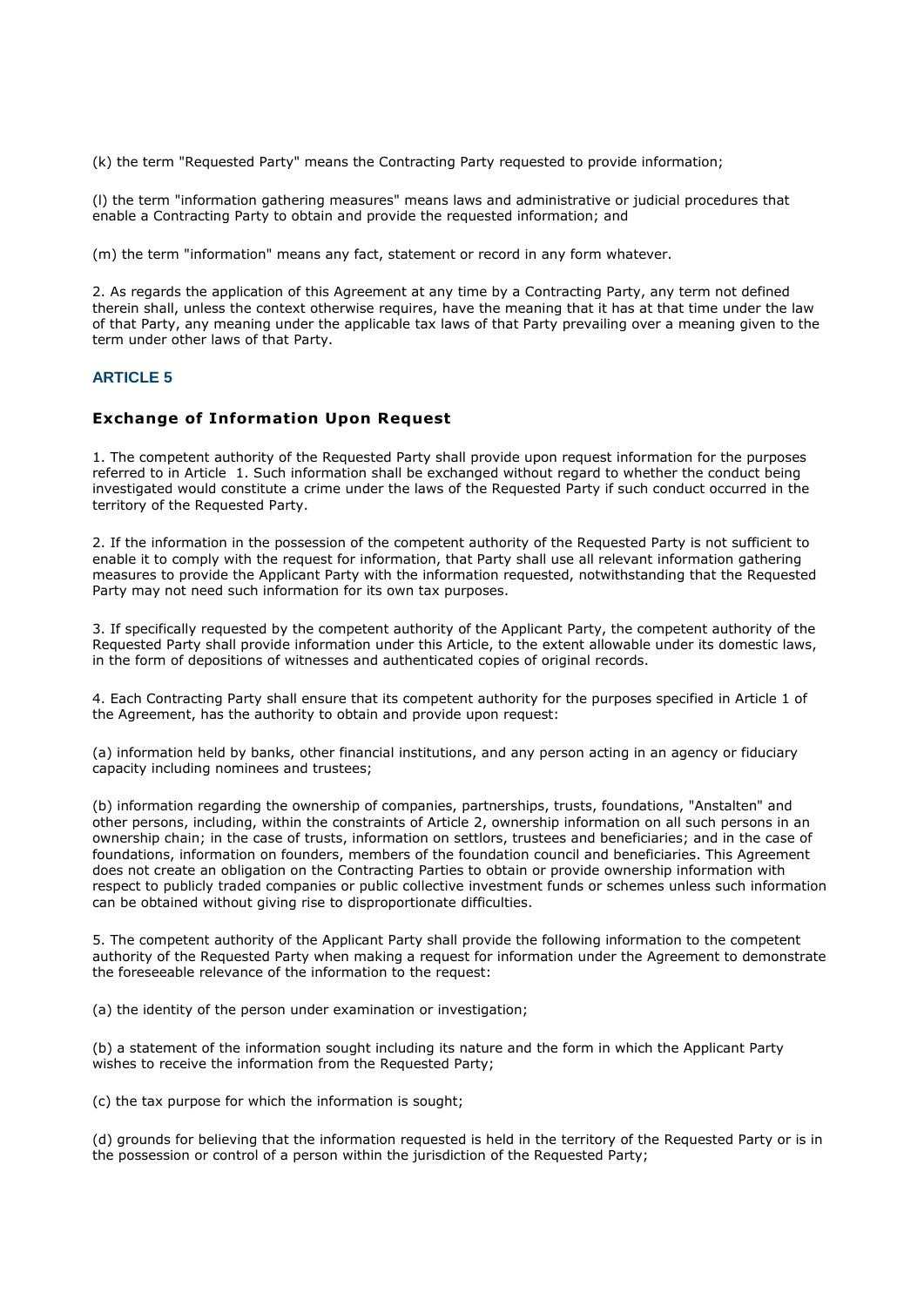(e) to the extent known, the name and address of any person believed to be in possession of the requested information;

(f) a statement that the request is in conformity with the law and administrative practices of the Applicant Party, that if the requested information was within the jurisdiction of the Applicant Party then the competent authority of the Applicant Party would be able to obtain the information under the laws of the Applicant Party or in the normal course of administrative practice and that it is in conformity with this Agreement; and

(g) a statement that the Applicant Party has pursued all means available in its own territory to obtain the information, except those that would give rise to disproportionate difficulties.

6. The competent authority of the Requested Party shall forward the requested information as promptly as possible to the Applicant Party. To ensure a prompt response, the competent authority of the Requested Party shall:

(a) confirm receipt of a request in writing to the competent authority of the Applicant Party and shall notify the competent authority of the Applicant Party of deficiencies in the request, if any, within 60 days of receipt of the request; and

(b) if the competent authority of the Requested Party has been unable to obtain and provide the information within 90 days of receipt of the request, including if it encounters obstacles in furnishing the information or it refuses to furnish the information, it shall immediately inform the Applicant Party, explaining the reason for its inability, the nature of the obstacles or the reasons for its refusal.

#### **ARTICLE 6**

#### **Tax Examinations Abroad**

1. A Contracting Party may allow representatives of the competent authority of the other Contracting Party to enter the territory of the first-mentioned Party to interview individuals and examine records with the written consent of the persons concerned. The competent authority of the second-mentioned Party shall notify the competent authority of the first-mentioned Party of the time and place of the meeting with the individuals concerned.

2. At the request of the competent authority of one Contracting Party, the competent authority of the other Contracting Party may allow representatives of the competent authority of the first-mentioned Party to be present at the appropriate part of a tax examination in the territory of the second-mentioned Party.

3. If the request referred to in paragraph 2 is acceded to, the competent authority of the Contracting Party conducting the examination shall, as soon as possible, notify the competent authority of the other Party about the time and place of the examination, the authority or official designated to carry out the examination and the procedures and conditions required by the first-mentioned Party for the conduct of the examination. All decisions with respect to the conduct of the tax examination shall be made by the Party conducting the examination.

#### **ARTICLE 7**

#### **Possibility of Declining a Request**

1. The Requested Party shall not be required to obtain or provide information that the Applicant Party would not be able to obtain under its own laws for purposes of the administration or enforcement of its own tax laws. The competent authority of the Requested Party may decline to assist where the request is not made in conformity with this Agreement.

2. The provisions of this Agreement shall not impose on a Contracting Party the obligation to supply information which would disclose any trade, business, industrial, commercial or professional secret or trade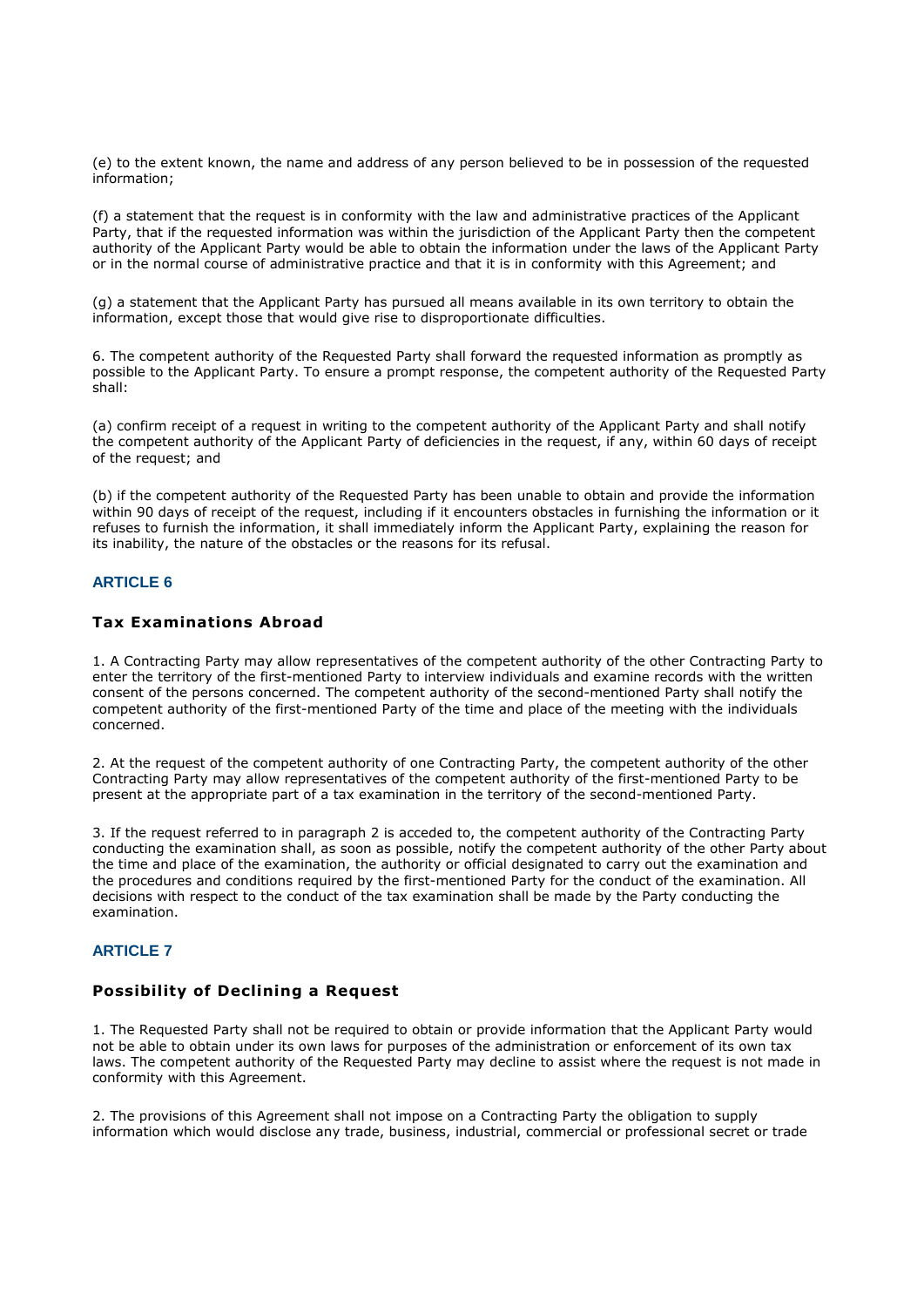process. Notwithstanding the foregoing, information of the type referred to in Article 5, paragraph 4 shall not be treated as such a secret or trade process merely because it meets the criteria in that paragraph.

3. The provisions of this Agreement shall not impose on a Contracting Party the obligation to obtain or provide information, which would reveal confidential communications between a client and an attorney, solicitor or other admitted legal representative where such communications are produced for the purposes of:

(a) seeking or providing legal advice, or

(b) use in existing or contemplated legal proceedings.

4. The Requested Party may decline a request for information if the disclosure of the information would be contrary to public policy (ordre public).

5. A request for information shall not be refused on the ground that the tax claim giving rise to the request is disputed.

6. The Requested Party may decline a request for information if the information is requested by the Applicant Party to administer or enforce a provision of the tax law of the Applicant Party, or any requirement connected therewith, which discriminates against a national of the Requested Party as compared with a national of the Applicant Party in the same circumstances.

### **ARTICLE 8**

### **Confidentiality**

Any information received by a Contracting Party under this Agreement shall be treated as confidential and may be disclosed only to persons or authorities (including courts and administrative bodies) in the jurisdiction of the Contracting Party concerned with the assessment or collection of, the enforcement or prosecution in respect of, or the determination of appeals in relation to, taxes in that jurisdiction. Such persons or authorities shall use such information only for such purposes. They may disclose the information in public court proceedings or in judicial decisions. The information may not otherwise be disclosed to any other person or entity or authority or any other jurisdiction without the express written consent of the competent authority of the Requested Party.

#### **ARTICLE 9**

#### **Costs**

Unless the competent authorities of the Contracting Parties otherwise agree, ordinary costs incurred in providing assistance shall be borne by the Requested Party, and extraordinary costs incurred in providing assistance (including reasonable costs of engaging external advisors in connection with litigation or otherwise) shall be borne by the Applicant Party. At the request of either Contracting Party, the competent authorities shall consult as necessary with regard to this Article, and in particular the competent authority of the Requested Party shall consult with the competent authority of the Applicant Party in advance if the costs of providing information with respect to a specific request are expected to be significant.

#### **ARTICLE 10**

#### **Implementation Legislation**

The Contracting Parties shall enact any legislation necessary to comply with, and give effect to, the terms of the Agreement.

### **ARTICLE 11**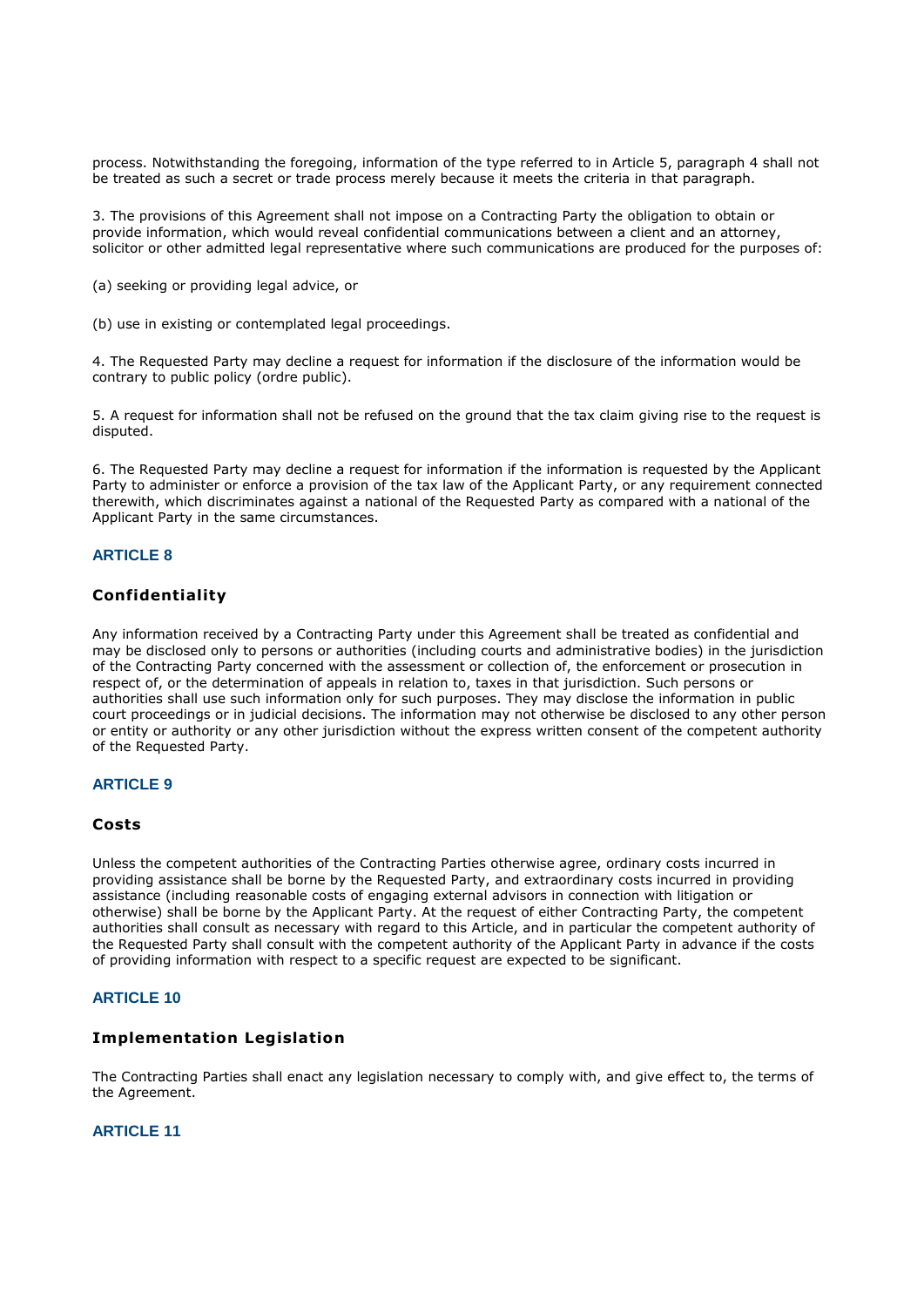#### **Other International Agreements or Arrangements**

The possibilities of assistance provided by this Agreement do not limit, nor are they limited by, those contained in existing international agreements or other arrangements between the Contracting Parties which relate to co-operation in tax matters.

### **ARTICLE 12**

### **Mutual Agreement Procedure**

1. Where difficulties or doubts arise between the Contracting Parties regarding the implementation or interpretation of the Agreement, the competent authorities shall endeavour to resolve the matter by mutual agreement.

2. In addition to the agreements referred to in paragraph 1, the competent authorities of the Contracting Parties may mutually agree on the procedures to be used under Articles 5 and 6.

3. The competent authorities of the Contracting Parties may communicate with each other directly for purposes of reaching agreement under this Article.

4. The Contracting Parties may also agree on other forms of dispute resolution.

#### **ARTICLE 13**

#### **Entry into Force**

1. This Agreement shall enter into force on the first day of the third month after each Contracting Party has notified the other in writing, through diplomatic channels, that the internal procedures required by that Party for the entry into force of the Agreement have been complied with.

2. Upon entry into force, this Agreement shall have effect:

(a) for tax matters involving intentional conduct which is liable to prosecution under the criminal laws of the requesting party (irrespective of whether contained in the tax laws, the criminal code or other statutes), on that date, and

(b) for all other matters covered in Article 1, on that date, but only in respect of taxable periods beginning on or after that date, or where there is no taxable period, all charges to tax arising on of after that date.

## **ARTICLE 14**

### **Termination**

1. Either Contracting Party may terminate the Agreement by serving a notice of termination through diplomatic channels on the other Contracting Party.

2. Such termination shall become effective on the first day of the month following the expiration of a period of six months after the date of receipt of notice of termination by the other Contracting Party.

3. Notwithstanding any termination of this Agreement, the Contracting Parties shall remain bound by the provisions of Article 8 with respect to any information obtained under the Agreement.

**IN WITNESS WHEREOF** the undersigned, being duly authorised thereto, have signed this Agreement.